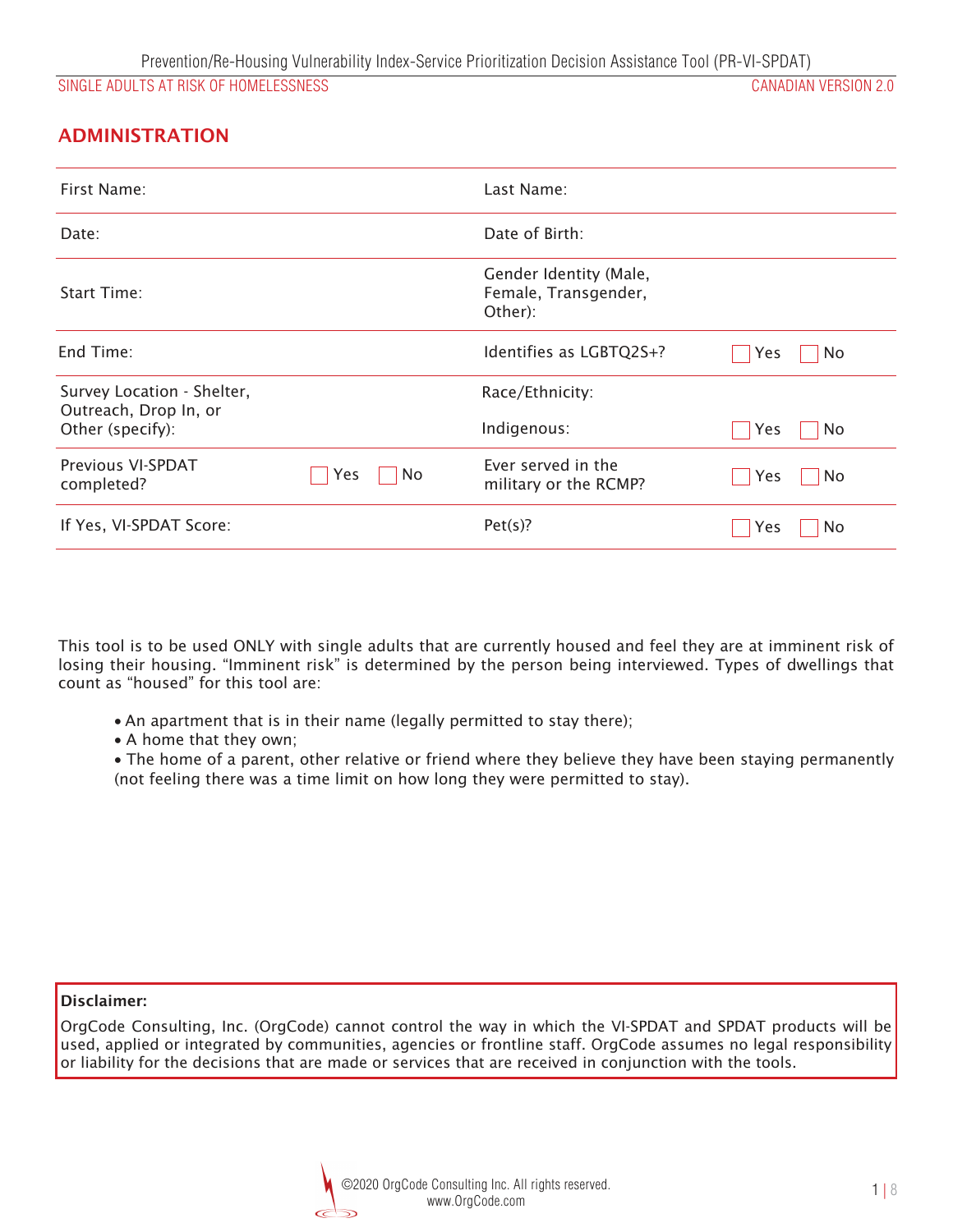## OPENING SPEAKING POINTS

*Cover the following in the opening explanation of the PR-VI-SPDAT:* 

- The purpose of completing the triage with people experiencing a housing crisis
- Approximately how long it will take
- How to answer the questions (yes, no or one-word answers)
- That they can get clarification if they do not understand a question
- That they can skip or refuse to answer any question without penalty
- **Where the information is stored**
- The importance of being as honest as they feel comfortable being
- That some answers provided may need further verification from other sources (like tenancy specifics)
- v *Consent to participate in the process*

#### *I want to ask you some questions about your safety in your current situation.*

| 1. Are you currently being harmed or at risk of being harmed by another person<br>such as a relative, parent or friend?              | $\Box Y$ $\Box N$ $\Box R$ |  |
|--------------------------------------------------------------------------------------------------------------------------------------|----------------------------|--|
| 2. Have you experienced violence or threats of violence in the last six months<br>that has an impact on feeling safe where you live? | $\Box Y$ $\Box N$ $\Box R$ |  |

## *If YES to Question 1 and/or Question 2, score 1.*

*3. Would you say that your current risk of eviction is caused by any of the following::*

| a. A relationship that broke down                                                 | $\vert$ $\vert$ Y $\vert$ $\vert$ N $\vert$ $\vert$ R |  |
|-----------------------------------------------------------------------------------|-------------------------------------------------------|--|
| b. An unhealthy or abusive relationship                                           | $\Box Y$ $\Box N$ $\vert$ R                           |  |
| c. Because family or friends are causing your housing crisis                      | $\Box Y$ $\Box N$ $\vert$ $\vert$ R                   |  |
|                                                                                   |                                                       |  |
| 4. Is your current risk of eviction caused by any recent or past trauma or abuse? | $\vert$ $\vert$ Y $\vert$ $\vert$ N $\vert$ $\vert$ R |  |

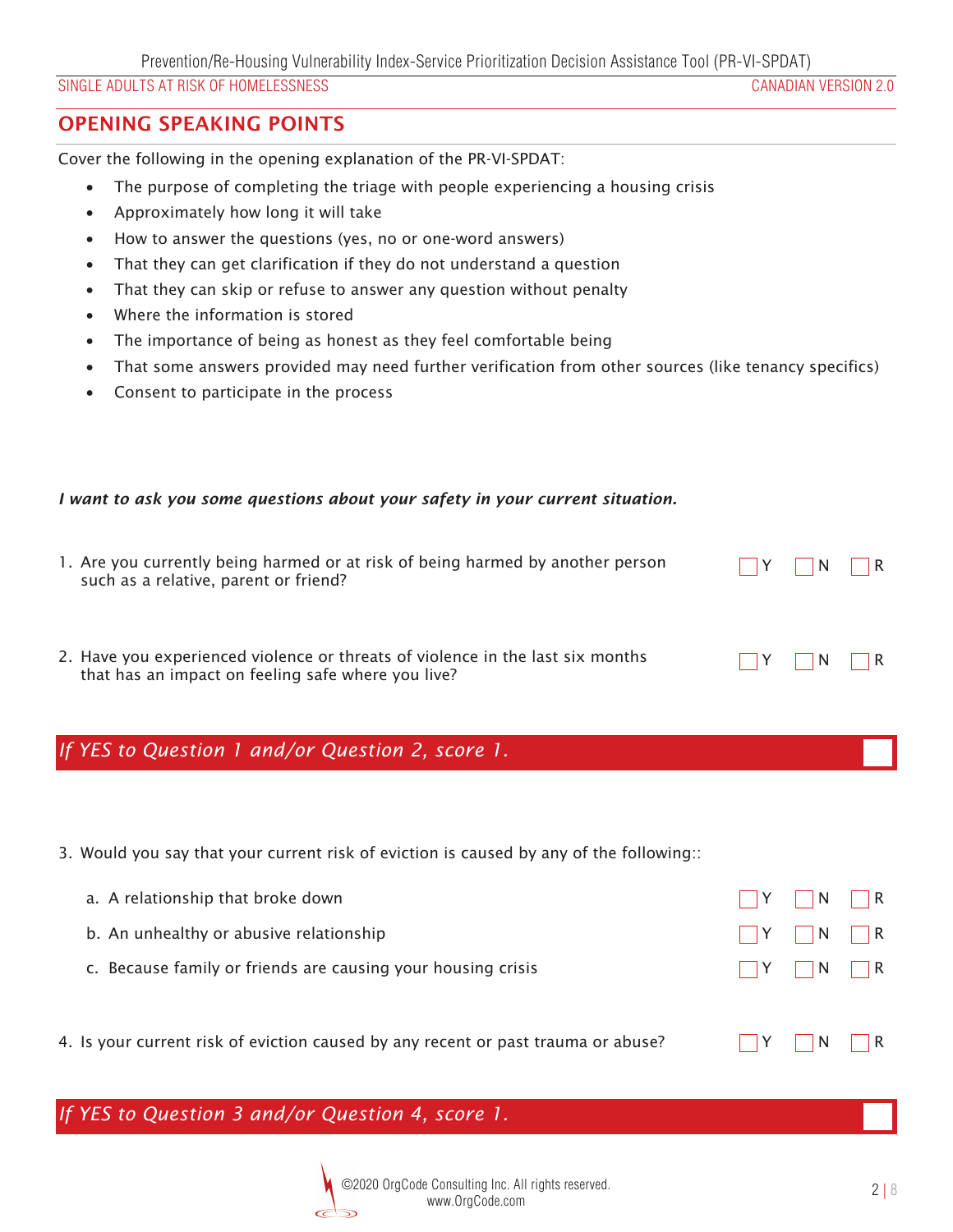#### *Now, let's examine some of the other life areas that might impact long-term housing stability.*

*5. Do you have any legal stuff going on right now that may result in any of the following:*

| a. Being locked up<br>b. Having to pay fines or fees that you cannot afford<br>c. Impact your ability to get housing<br>d. Impact where you could live in the community<br>If YES to any of Question 5, score 1.                                                                                                                                                                                                     | N<br>R<br>N<br>R<br>N<br>R<br>N<br>R           |
|----------------------------------------------------------------------------------------------------------------------------------------------------------------------------------------------------------------------------------------------------------------------------------------------------------------------------------------------------------------------------------------------------------------------|------------------------------------------------|
| 6. Do you ever do things that may be considered to be risky or harmful like run<br>drugs, share a needle, do sex work, or anything like that?                                                                                                                                                                                                                                                                        | R<br>N                                         |
| If YES to Question 6, score 1.                                                                                                                                                                                                                                                                                                                                                                                       |                                                |
| 7. In the last six months:<br>a. Have you been beaten up or assaulted<br>b. Have you threatened to beat up or assault someone else<br>c. Have you threatened to harm yourself or harmed yourself<br>d. Has anyone threatened you with violence or made you feel unsafe<br>e. Has anyone tried to control you with violence or threats of violence whether<br>that be a stranger, friend, partner, relative or parent | N<br>R<br>N<br>R<br>N<br>R<br>N<br>R<br>N<br>R |
| If YES to any in Question 7, score 1.                                                                                                                                                                                                                                                                                                                                                                                |                                                |
| 8. Does anyone trick, manipulate, exploit or force you to do things you do<br>not want to do?                                                                                                                                                                                                                                                                                                                        | R<br>N                                         |
| If YES to Question 8, score 1.                                                                                                                                                                                                                                                                                                                                                                                       |                                                |
| 9. At any point in the last three years have you stayed in a shelter, transitional<br>housing, in your car, on the street, outdoors, or any other place not fit for<br>people to live?                                                                                                                                                                                                                               | N<br>R                                         |
| a. If YES: How many times has that occurred in the last three years?<br>b. If YES: What is the total length of time of homelessness if you add all<br>of the different times together in the last three years?                                                                                                                                                                                                       | months                                         |

*If YES to Question 9 and 3+ episodes and/or 6+ months, then score 3.*

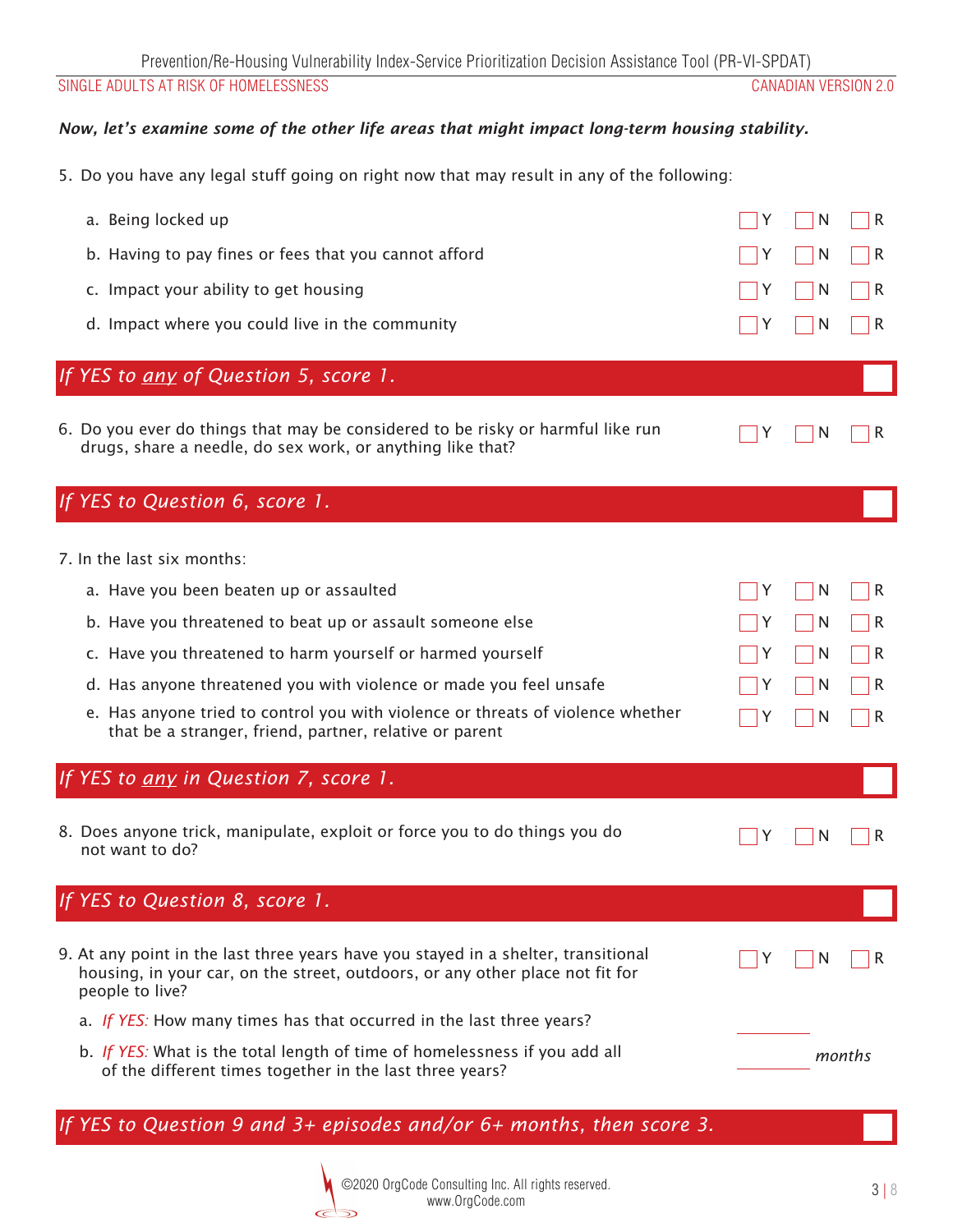*10. In the last six months have you accessed supports from any churches, other faith groups, or a non-profit organization to get supports to stay housed such as financial assistance, help working things out with a landlord, re-locating from one apartment or home to another because where you had been staying was unsafe, or anything like that?*



*11. Within the last six months in your current housing, how many complaints have there been about you/your unit from neighbours, the landlord or tenant/owner, or, the police?*

#### *If 4 or more complaints, score 1.*

- *12. Do any of the following issues make it hard for you to find or stay in permanent housing or connect with other resources that can help you do that:*
	- *a. Accessible housing because of a disability that requires a special type of housing c. Restrictions on where your family can live because of legal stuff or criminal history in your life e. No references for your housing or poor references on your housing history d. Special school programming required for yourself b. A poor credit history Y N R Y N R Y N R Y N R N* R *g. Difficulties with math that make it difficult to budget or take care of finances f. Difficulties understanding or communicating in English Y N R Y N R h. Safety issues which may include keeping where you live unknown to a past abuser Y N R*

## *If YES to any 2 or more above in Question 12, score 1.*

*13. Are you currently living with too many people in the home for the amount of space you have, and where there are arguments or conflicts because of the overcrowding?*

|  | ١l |  |
|--|----|--|
|  |    |  |

 *Y N R*

## *If YES to Question 13, score 1.*

*14. If your current housing was maintained, do you plan on remaining in that place for at least the next 6 months if that is legally possible?*



# *If YES to Question 14, score 1.*



 *Y N R*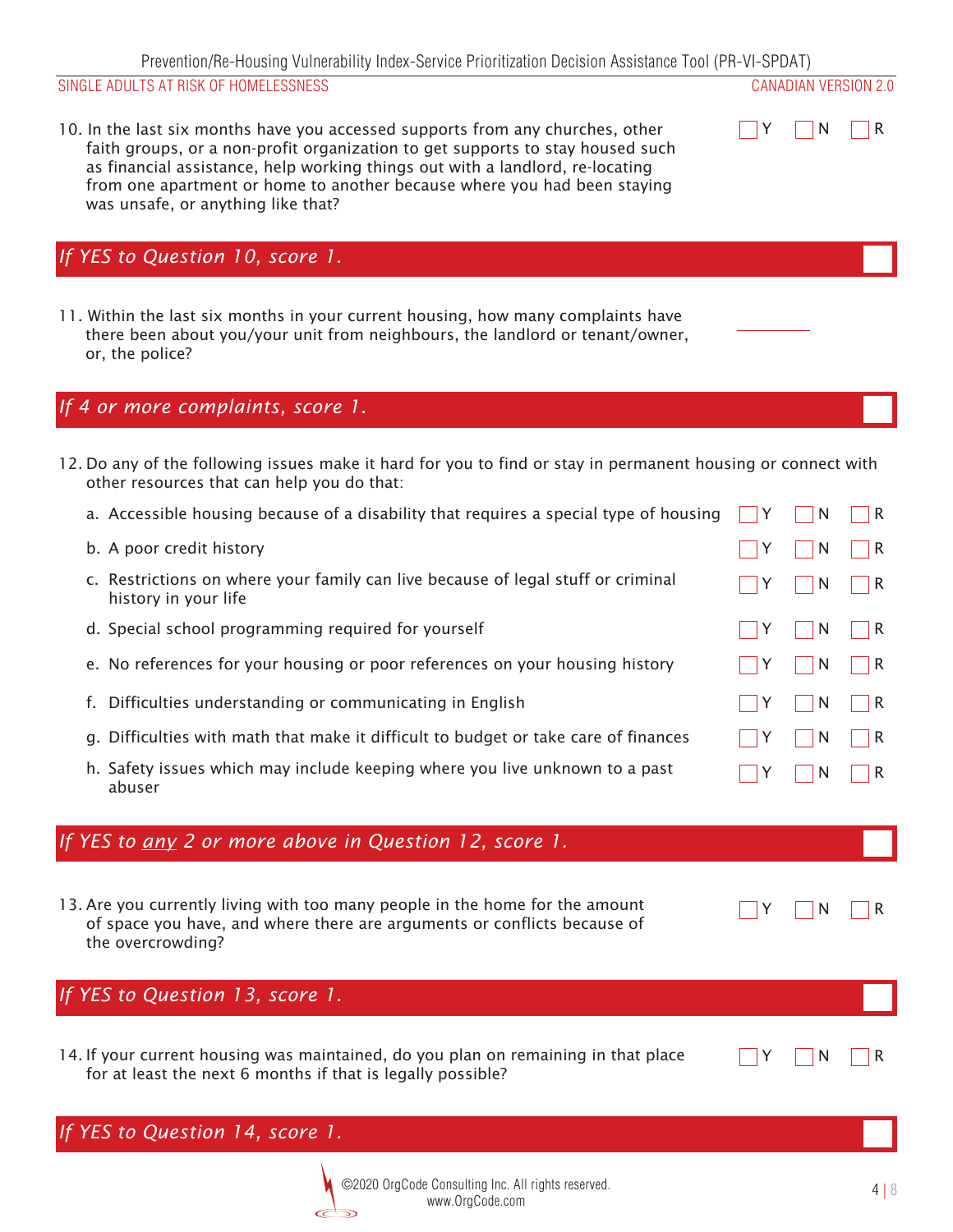| Prevention/Re-Housing Vulnerability Index-Service Prioritization Decision Assistance Tool (PR-VI-SPDAT)                                                                                                                                                                                                                                                         |                             |              |
|-----------------------------------------------------------------------------------------------------------------------------------------------------------------------------------------------------------------------------------------------------------------------------------------------------------------------------------------------------------------|-----------------------------|--------------|
| SINGLE ADULTS AT RISK OF HOMELESSNESS                                                                                                                                                                                                                                                                                                                           | <b>CANADIAN VERSION 2.0</b> |              |
| 15. Is there anybody that thinks you owe them money like a family member,<br>friend, past landlord, business, bookie, dealer, bank, credit card company,<br>utility company or anyone like that?                                                                                                                                                                | N                           | $\mathsf{R}$ |
| If YES then:                                                                                                                                                                                                                                                                                                                                                    |                             |              |
| a. What is the total amount of money that others think is owed?                                                                                                                                                                                                                                                                                                 |                             |              |
|                                                                                                                                                                                                                                                                                                                                                                 |                             |              |
| If total value owed is \$1,000 or more, score 1.                                                                                                                                                                                                                                                                                                                |                             |              |
|                                                                                                                                                                                                                                                                                                                                                                 |                             |              |
| 16. Do you get any money from the government, a job, working under the table,<br>day labour, an inheritance or a pension, or anything like that?                                                                                                                                                                                                                | N                           |              |
| If YES then:                                                                                                                                                                                                                                                                                                                                                    |                             |              |
| a. When is the next date you know you will receive money?                                                                                                                                                                                                                                                                                                       |                             |              |
| b. What is the total amount you expect to receive?                                                                                                                                                                                                                                                                                                              |                             |              |
|                                                                                                                                                                                                                                                                                                                                                                 |                             |              |
| Score 1 if YES to Question 16 and any of the following conditions are met:<br>Question $16(a)$ is more than 14 days away and/or<br>$\bullet$<br>Question $16(b)$ is less than half the value of Question $15(a)$ .<br>$\bullet$                                                                                                                                 |                             |              |
| 17. What is the total amount of money you currently have including any money<br>in the bank or investments?                                                                                                                                                                                                                                                     |                             |              |
| Score 1 if amount is less than half the value of Question 15(a).                                                                                                                                                                                                                                                                                                |                             |              |
| 18. Is there anyone currently helping you manage your finances like a payee,<br>guardianship, or trustee - because a judge or the government said you<br>have to?                                                                                                                                                                                               | N                           | R            |
| If YES to Question 18, score 1.                                                                                                                                                                                                                                                                                                                                 |                             |              |
| 19. In the last year, how many times have you received a cash advance or loan<br>from a business, bank or person where you have not repaid the full amount<br>and the interest owed is 15% or more?                                                                                                                                                             |                             |              |
| If 3 or more times, score 1.                                                                                                                                                                                                                                                                                                                                    |                             |              |
| 20. Have other members of your family or friends provided emergency financial<br>assistance to you in the last three years to help you stay housed like helping<br>you with rent, paying off arrears, paying a utility company to keep your lights<br>on or anything like that - where they still expect you to pay them back but you<br>have not been able to? |                             |              |

*If YES to Question 20, score 1.*

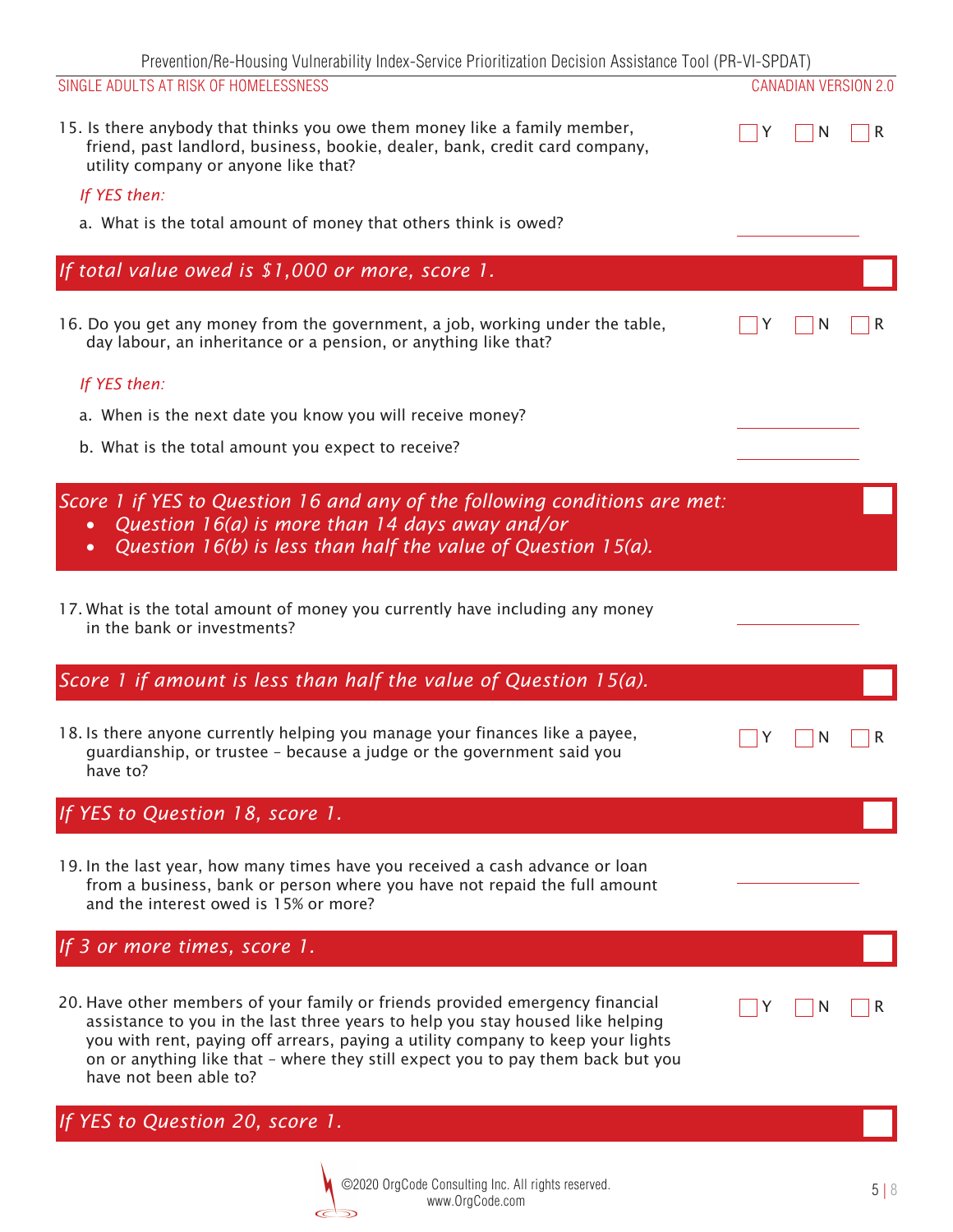| Prevention/Re-Housing Vulnerability Index-Service Prioritization Decision Assistance Tool (PR-VI-SPDAT)<br>SINGLE ADULTS AT RISK OF HOMELESSNESS                                                                                                                                                                |                  | <b>CANADIAN VERSION 2.0</b>     |                                 |
|-----------------------------------------------------------------------------------------------------------------------------------------------------------------------------------------------------------------------------------------------------------------------------------------------------------------|------------------|---------------------------------|---------------------------------|
| 21. Do you ever gamble with money you cannot afford to lose or have debts<br>associated with gambling?                                                                                                                                                                                                          | Y                | N                               | R                               |
| If YES to Question 21, score 1.                                                                                                                                                                                                                                                                                 |                  |                                 |                                 |
| 22. Do you have planned activities, other than just surviving, at least 4 days per<br>week that make you feel happy and fulfilled?                                                                                                                                                                              | Y                | N                               | R                               |
| If NO to Question 22, score 1.                                                                                                                                                                                                                                                                                  |                  |                                 |                                 |
| 23. Most days can you:<br>a. Find a safe place to sleep<br>b. Access a bathroom when you need it<br>c. Access a shower when you need it<br>d. Get food<br>e. Get water or other non-alcoholic beverages to stay hydrated<br>Get clothing or access laundry when you need it<br>f.<br>g. Safely store your stuff | Y<br>Y<br>Y<br>Y | N<br>N<br>N<br>N<br>N<br>N<br>N | R<br>R<br>R<br>R<br>R<br>R<br>R |
| Score 1 if NO to Question 23 a, b, c, d, e, f or g.                                                                                                                                                                                                                                                             |                  |                                 |                                 |
| 24. In the past six months, how many times have you:<br>a. Gone to the emergency room/department<br>b. Taken an ambulance<br>c. Been hospitalized as an inpatient<br>d. Used a crisis service or hotline for such concerns as family or intimate<br>partner violence or suicide prevention                      |                  | $#$ of times                    |                                 |
| e. Talked to police because you witnessed a crime, were the victim of a crime,<br>were the alleged perpetrator of a crime, or because they asked you to move<br>along because of loitering, sleeping in a public place or anything like that<br>f. Stayed one or more nights in jail, a holding cell or prison  |                  |                                 |                                 |
|                                                                                                                                                                                                                                                                                                                 |                  |                                 |                                 |

*If the total number of interactions equals 4 or more, score 1.*

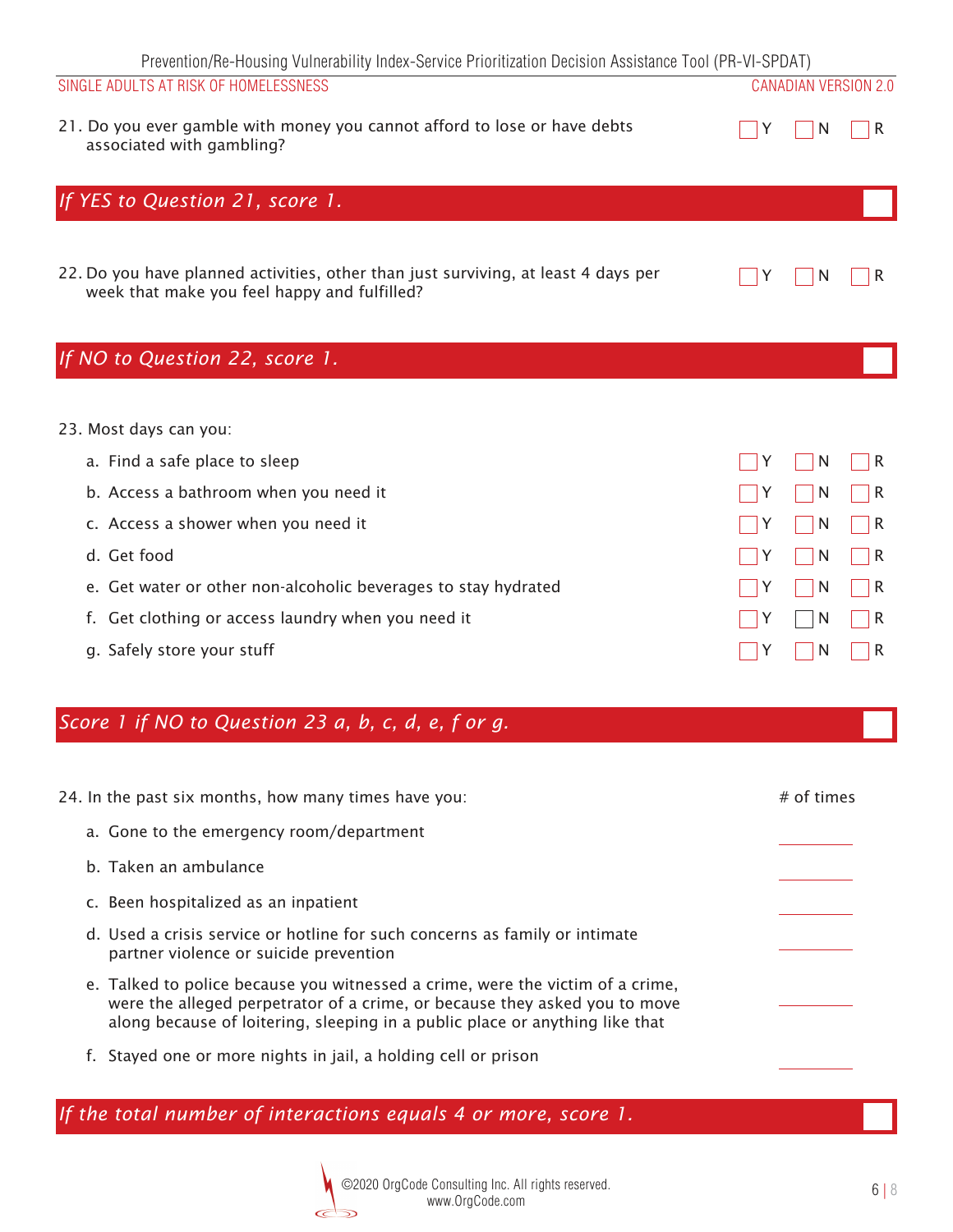| Prevention/Re-Housing Vulnerability Index-Service Prioritization Decision Assistance Tool (PR-VI-SPDAT)                                    |   |   |                             |
|--------------------------------------------------------------------------------------------------------------------------------------------|---|---|-----------------------------|
| SINGLE ADULTS AT RISK OF HOMELESSNESS                                                                                                      |   |   | <b>CANADIAN VERSION 2.0</b> |
| Wellness:                                                                                                                                  |   |   |                             |
| 25. Do you have any physical health issues that might require assistance in<br>order to access or keep housing?                            |   | N |                             |
| 26. Are you currently pregnant? (if applicable)                                                                                            | Y | N | R                           |
| 27. Are you 60 years of age or older?                                                                                                      |   | N |                             |
| If YES to Question 25, Question 26 and/or Question 27, score 1.                                                                            |   |   |                             |
| 28. Do you have any mental health or cognitive issues including a brain injury<br>that might require assistance to access or keep housing? |   | N |                             |
| If YES to Question 28, score 1.                                                                                                            |   |   |                             |
| 29. Do you use alcohol or drugs in a way that it:                                                                                          |   |   |                             |
| a. Impacts your life in a negative way most days                                                                                           |   | N | R                           |
| b. Makes it hard to access housing                                                                                                         |   | N | R                           |
| c. Might require assistance to maintain housing                                                                                            |   | N | R                           |
| Score 1 if YES to Question 29 a, b or c.                                                                                                   |   |   |                             |
| 30. Are there any medications that, for whatever reason:                                                                                   |   |   |                             |
| a. A doctor said you should be taking but you are not taking                                                                               | Y | N | R                           |
| b. The medication gets sold instead of being taken                                                                                         |   | N | R                           |
| c. The medication is used in a way other than how it is prescribed                                                                         |   | N | R                           |
| d. You find impossible to take, forget to take or choose not to take                                                                       |   | N | R                           |
| If YES to any in QUESTION 30, score 1.                                                                                                     |   |   |                             |

# TOTAL SCORE